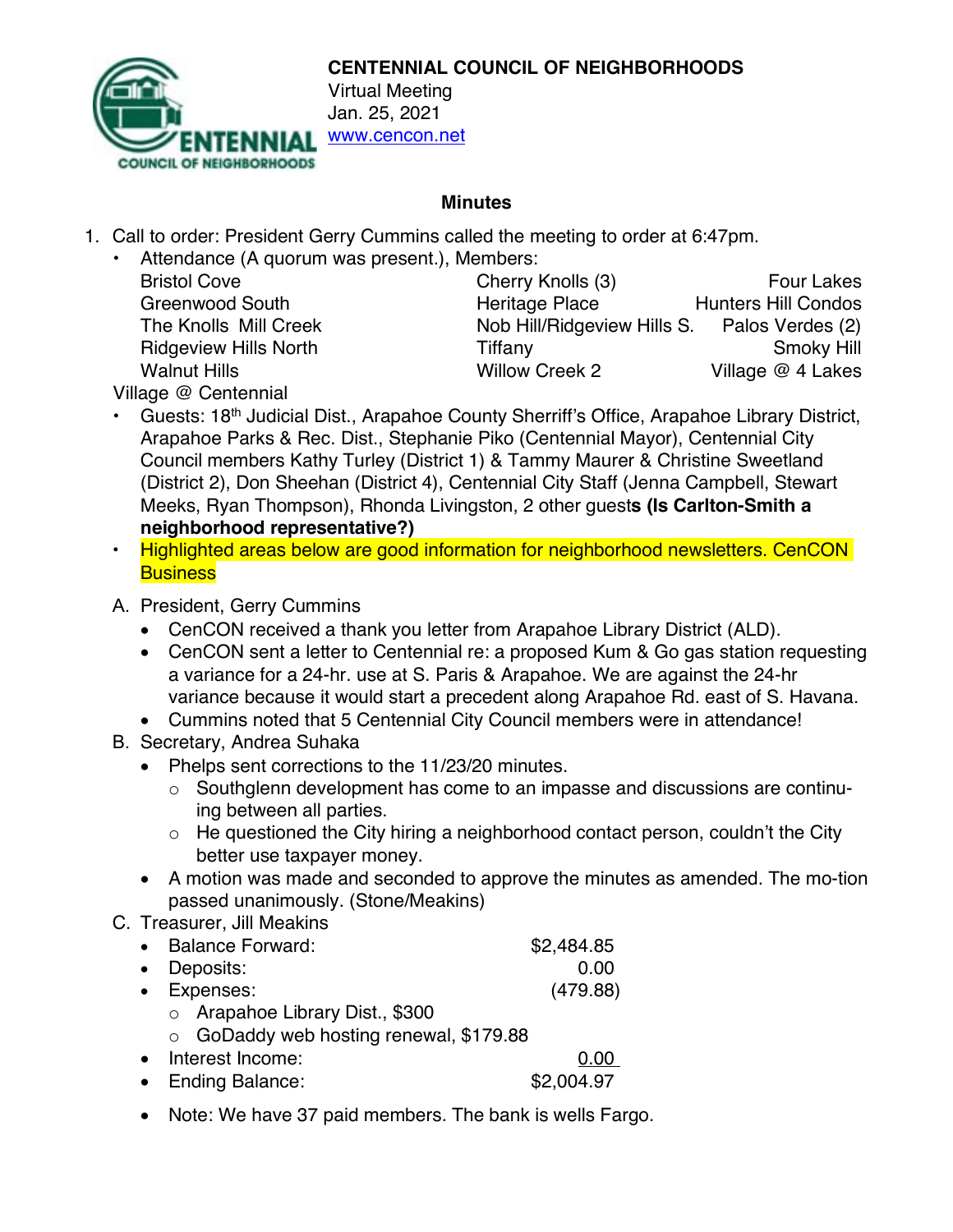- 2. Regular Guest Presentations
	- A. 18<sup>th</sup> [Judicial District,](https://www.courts.state.co.us/Courts/District/Index.cfm?District_ID=18) Attorney Jamie Sorrells, Dir. Of Consumer Fraud Protection
		- Sorrells presented some slides on current scams in the District. (These are included in the linked area below the email.
			- o A gift card scam is a big issue in DougCo now and is moving into Arapco.
			- $\circ$  Amazon scam stating your account is frozen. Delete or hang up and check our account actually on Amazon
			- $\circ$  Unemployment fraud: If you get a 1099 in error or a ReliaCard card with unemployment benefits for which you haven't filed, you must report it – Do NOT activate the card!
			- **o** Any of these could end in ID theft.
		- Contact credit agencies: www.annualcreditreport.com that you've been defrauded, file a police report, contact US Bank (see slide)
		- Contact Sorrells if you think you've been a victim of a financial crime. (See slide)
	- B. **Arapahoe County Sheriff**, Capt. Ken McKlem
		- ACSO continues with day to day operations, same as pre-covid. They're also still running covid operations.
		- The Citizen's Academy for Feb. is full & virtual. When they can meet in person, There will probably still be one a year that's virtual. It's working well.
		- ACSO is having people in each division test positive for covid but, it's not affecting the operations.
		- Cummins: There have been break-ins in the neighborhoods between University & Holly, is there any word? Ken: ACSO recommends that you lock your doors, don't leave valuables in sight, close all windows. If bad guys get into one car, they'll check on others in the same area. Please, report occurrences, so deputies know the hot spots. We get doorbell cam footage on some of them.
	- C. **[Arapahoe Park & Rec. District,](http://www.aprd.org/) Delos Searle, Asst. Director, Trails Rec. Center** 
		- For APRD, 2020 was a struggle. They threw out the budget in Feb. & started over. They're not sure how 2021 will be. The Trails Rec. Center has gotten the 5 Star rating, allowing more people inside.
		- Exercise is very good for physical & mental health.
		- APRD limited permits for parks last year; they don't plan to this year as restrictions open.
		- Athletic leagues are starting up.
		- APRD held off on construction projects unless they were already in construction, to save the budget. Some projects are grant funded from Arapco Open Space with a window to finish date but, they'll work with the Arapco.
	- D. **Arapahoe Library District**, Assigned Staff
		- ALD appreciate the generous gift & appreciates the partnership with CenCON. We don't know when the public will be back in the libraries like pre-covid.
		- Last Tues., ALD reopened for in-person services without an appointment but, they've dialed back hours for Park & Pickup and limited library hours. They're closed every 90 min. for cleaning.
		- **Tuskegee Airmen on Active Minds** 
			- $\circ$  The issue of race in the military extends from colonial times to the present day.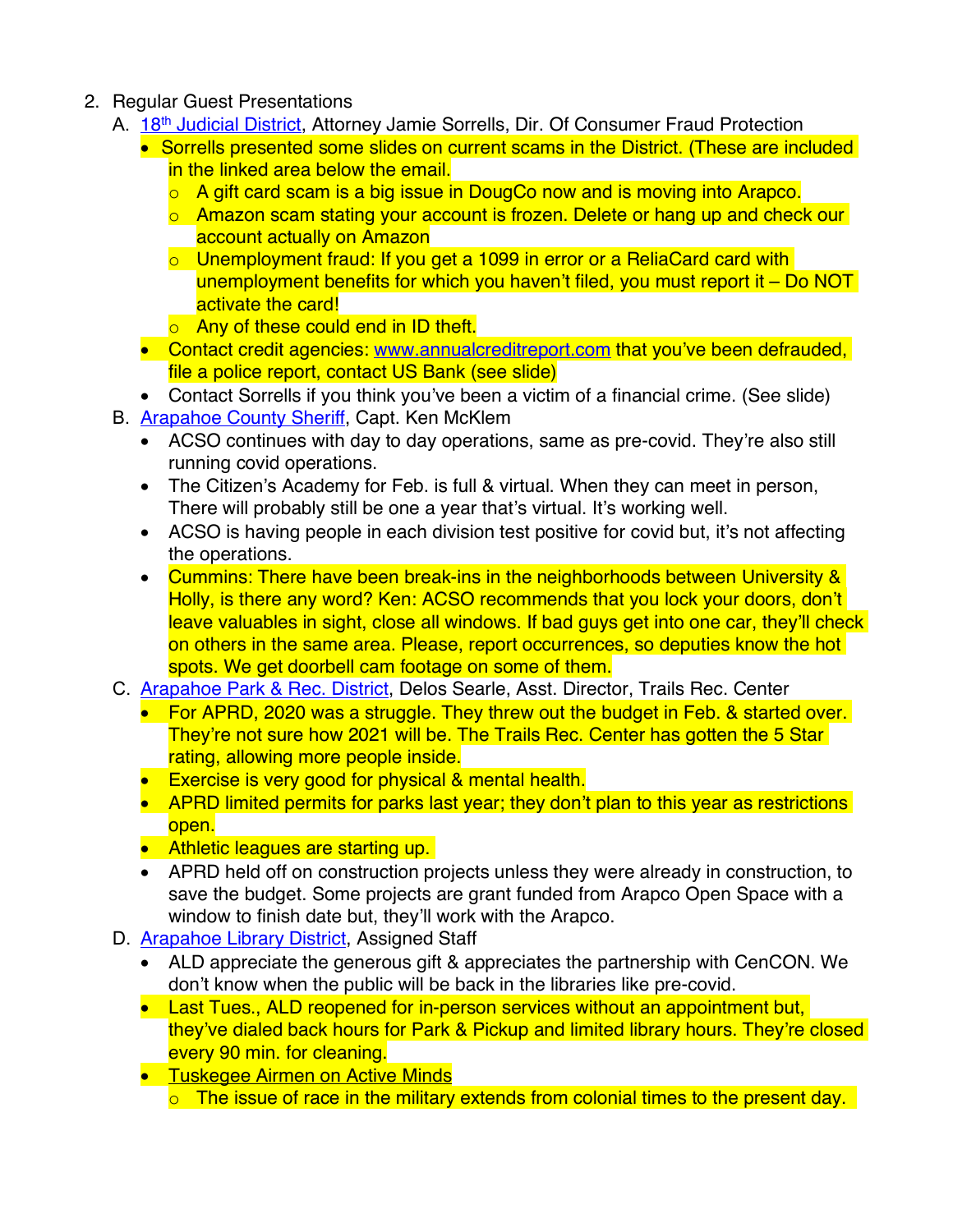- $\circ$  Join Active Minds as we explore a chapter of this story from World War II: the Tuskegee Airmen on Thurs., Feb. 4, 1 pm via Zoom.
- $\circ$  These African American pilots were the first black military aviators in the U.S. armed forces.
- $\circ$  We will tell their story of struggle and triumph and bring this issue into a current context.
- o [Register](https://arapahoelibraries.bibliocommons.com/events/search/q=Tuskegee)
- Author Brit Bennett, Adult, Thurs., 2/11, 6pm, Zoom, *New York Times* bestseller
	- o She will discuss her new novel*The Vanishing Half* about identical twin sisters who were once close, but ultimately choose to live in two very different worlds.
	- $\circ$  Even though the sisters grow up together in a small, Black southern community, one sister eventually chooses to live with her Black daughter in the same southern town she once tried to escape.
	- o *The Vanishing Half* considers the lasting influence of the past as it shapes a person's decisions, desires and expectations.
	- o Copies of*The Vanishing Half* are available to order from BookBar at the website. Autographed bookplates will be included with any Brit Bennett book purchase while supplies last. Use the promotional code: BOOKPLATE in the Order Comments.
	- o This book is also a "Good Morning America" Book Club pick.
	- o For adults. [Register](https://arapahoelibraries.bibliocommons.com/events/search/q=britbennett)
- Author Robin Farmer, Young Adult, 2/26, 5:30pm, Zoom, debut novel
	- o *Malcolm and Me*
	- $\circ$  The author will discuss how the novel's historical setting reflects today's world as it deals with racism, injustice, activism and family. At its root, it is a coming-of-age story about a teen learning to navigate all these issues.
	- $\circ$  Farmer will discuss how her work can be a bridge to difficult conversations through the role that fiction plays in truth and empathy.
	- o Following the presentation and a brief reading, there will be a Q&A session.
	- o For teens and their parents. [Register](https://arapahoelibraries.bibliocommons.com/events/search/q=RobinFarmer)
- Extraordinary Story of the First Africans to Arrive in Virginia, Mon., 2/22, 6pm. Zoom
	- $\circ$  Historian & author Ric Murphy will tell the extraordinary story of a group of 32 African men, women, & childrenwho arrived on the shores of the New World colonyVirginia in 1619.
	- o He will explore how and why they were kidnapped and forced aboard a Spanish slave ship. In his book*Arrival of the First Africans in Virginia*, he documents a fascinating story of colonialism, treason, piracy, kidnapping, enslavement and British law.

## o For adults. [Register](https://arapahoelibraries.bibliocommons.com/events/search/q=RicMurphy)

- Middleton: Where are the basic computer classes? Whelan: Typically, we do have a wide range of classes. They're all remote now. Check our website.
- E. [City of Centennial](https://www.centennialco.gov/Home), Don Sheehan, District 4
	- Calendar: Virtual meetings
		- $\circ$  February 1 City Council Meeting, 6pm
		- $\circ$  February 2 Meet the Mayor, 10-11am
		- o February 2 CML Census Webinar, noon 1pm - U.S. Census Bureau will present information regarding the 2020 Census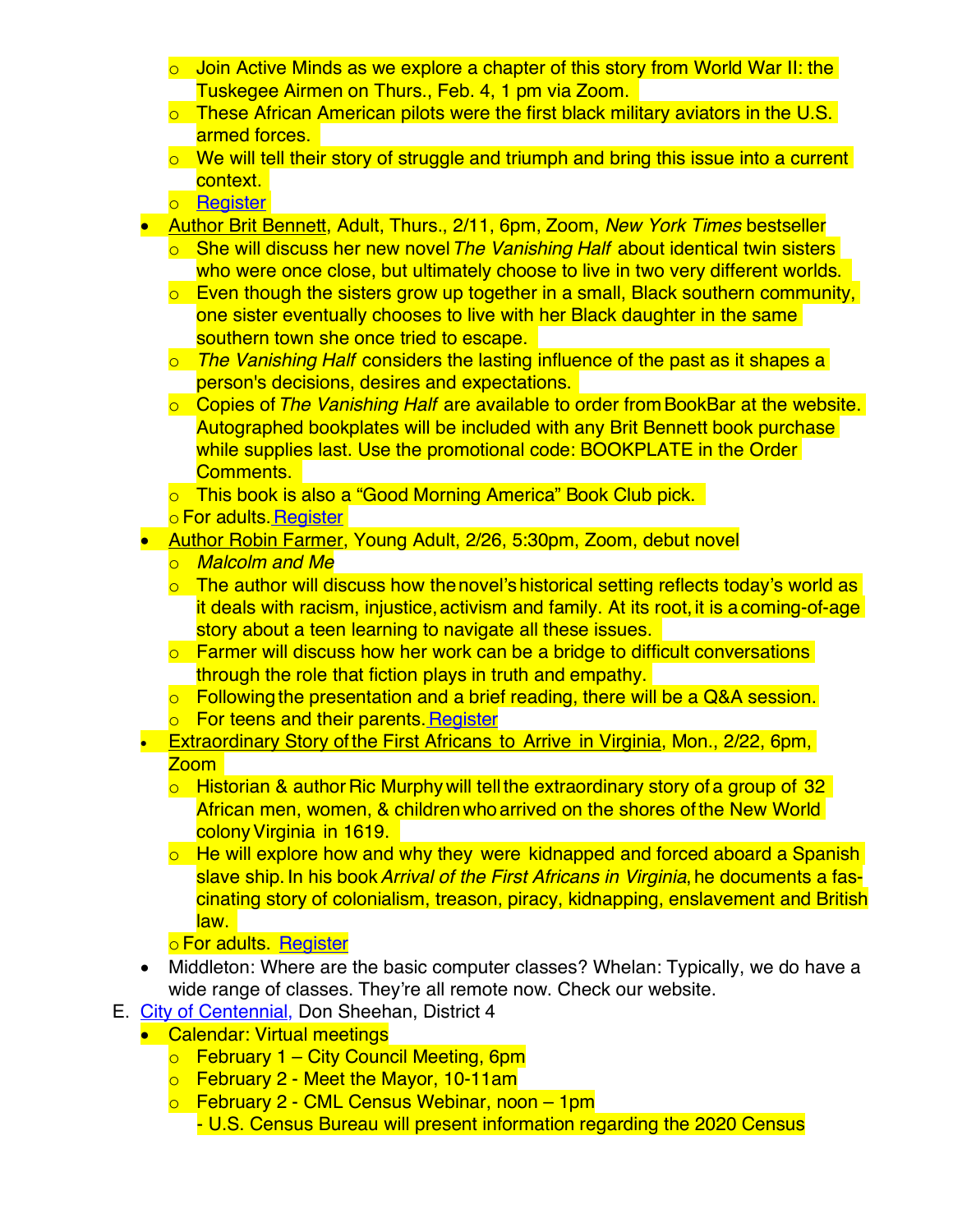- $\circ$  February 4 Denver South Partnership Meeting, 8 9 a.m. (virtual)
- Centennial is ranked #8 in Retailmenot's, "One of the Country's Best Cities for Remote Workers" list**. (**More on the City's website**)**
	- o Centennial's rankings for this list were:
		- Overall work-from-home score: 86.21
		- Community & safety: 90.13
		- Housing & living costs: 79.52
		- Health & weather: 88.98
		- Metro area: Denver-Aurora-Lakewood, CO
- CDOT and Parker Rd.: CDOT plans to complete a project to fix the pavement on Parker Rd., Arapahoe -> E470. The preliminary construction schedule indicates work between March 15 & Nov. 4. It is anticipated the Broncos/Parker Rd intersection will be one of the major impacts for traffic in the corridor.
- Foxfield gates: The Town of Foxfield has started to install gates at 2 main entrance/ exit points to block access during the morning & evening rush hours to eliminate cutthrough traffic, reduce speeding, and protect pedestrian travel on streets without sidewalks. Additional information on the installation of the Richfield/Fremont gates is available on the Town of Foxfield website.
- The FoxRidge GID: construction officially began on the Foxridge GID fence replacement on 12/14. It's expected to be completed this summer. Split Rail Fencing was awarded the contract for \$1,600,528; in the 2021 adopted budget, \$1,850,000 was budgeted. FoxRidge has several options for how to utilize the approximately \$250,000 in anticipated cost savings, including paying down the debt sooner, managing any fence or landscaping issues that may arise, reducing the mill levy for operations & maintenance in the future, or begin saving for the next fence. Staff will return to the GID Board at a future date to discuss the final finan-cial impacts and make a recommendation. All homes in FR have been notified with info on the project.
- Willow Creek GID: recently contracted with Alfred Benesch & Co. for wall engineering & design services in the amount of \$336,450. This is scheduled to be completed this spring, with construction of the new wall to follow in late spring or early summer. Construction could take 8-12 months and cost approximately \$4.5M.
- Centennial Center Park: working with Design Workshop to develop construction documents to implement the Centennial Center Park Master Plan. To date, Staff has reviewed 75% of construction documents and anticipates 100% design to be completed by March. Once construction documents are finalized, Staff will work with Design Workshop to release an invitation for bids. At this time, the invitation for bids will include the planned infrastructure improvements such as the installation of all utility items, (gas, electric, water & sanitary sewer, and drainage). An update on this project will be provided to City Council at their 2/8 meeting.
- CDOT/DRCOG Safer Main Streets Awards (all complete by 6/2024)
	- o Arapahoe & Clarkson Traffic Signal and Bike Lane Construction (\$400,000): Install a new traffic signal, including pedestrian signals, lighting & striped crosswalks at Arapahoe & Clarkson. Bike lanes will be painted north of Arapahoe to extend the network currently present along Clarkson south of Arapahoe.
	- o Holly St. HAWK Signal and pedestrian improvements: (\$250,000) Install a HAWK signal to increase pedestrian visibility & safety while crossing Holly just south of Easter Ave. The HAWK will be paired with a raised median & accessible curb ramps on both sides of Holly to ensure all users feel safe crossing this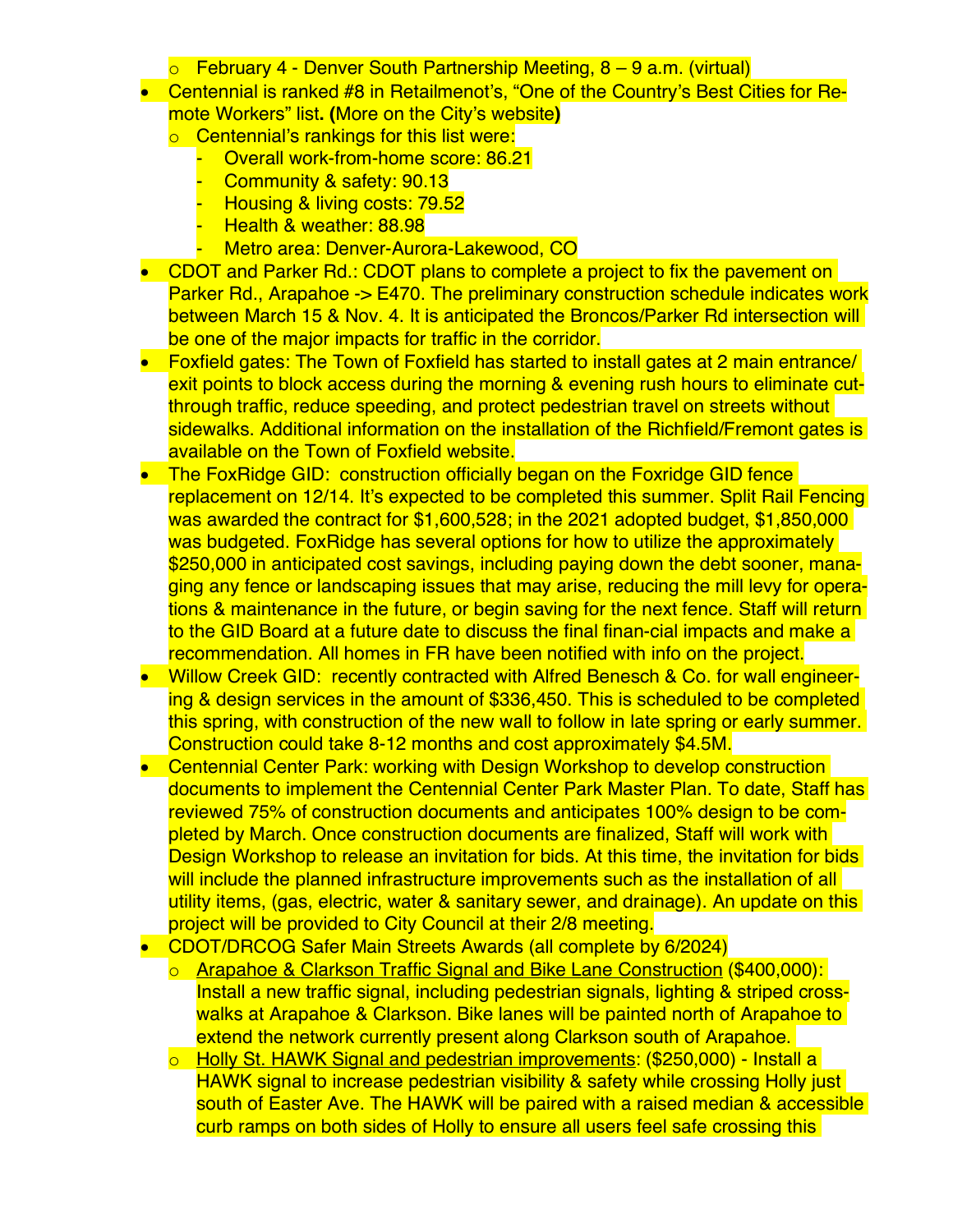street. There are 2 "goat trails" through the grass where pedestrians are accessing the Willow Creek Trail. With approval from property owners, we can formalize and pave this connection so users of the Easter bicycle lanes can easily access the trail.

- Lone Tree Creek trail:
	- $\circ$  Phase 1A of the Lone Tree Creek Trail: The City's contractor has constructed the trail from E Caley Ave to the former Cochlear property.
		- construction of the retaining wall along the west side of the former Cochlear property
		- removal of the existing 5' sidewalk and cobble on the south side of the Civic Center building along E Arapahoe Rd
		- installation of a new 10' sidewalk on the south side of the Civic Center building that will eventually connect Vaughn St to Revere Pkwy.
		- installation of trail along the west side of the former Cochlear property
- The Village at Centennial: just northeast of City office, 203 DU, 7 3-story buildings with parking inside.
- The Centennial Tree Program: Sign up on City website/tree-program.
	- $\circ$  9 types of trees are available for purchase for only \$70 (plus tax), while supplies last. The application is available starting today.
	- $\circ$  Trunk diameter of 1"-1.5", height from 5-10', none weighing more than 40 lbs.
	- $\circ$  Must be planted on residential private property within the City of Centennial, limit of 1 tree per household.
	- o Not warrantied, though they are grown specifically for the climate and soil conditions found in most parts of Colorado and generally have a high survival rate.
	- o Participants must make arrangements to pick up and plant their own trees and are responsible for all maintenance, pruning, and watering. Prior to picking up your tree, please, review the detailed preparation & planting instructions found on our website for advice on selecting a location, preparations re-quired prior to picking up your tree.
	- o Trees must be picked up from the Centennial Civic Center (13133 E. Arapahoe Rd.) on April 17, 10am-2pm.
- Centennial Community Grant Program:
	- o *Neighborhood Engagement Grants*: smaller amount, smaller neighborhood activities
	- o *Large Community Improvement Grants*: larger amount for larger neighborhood projects
	- $\circ$  Not a done deal, yet, City Council has to hear the final details and approve.
	- o Lambert: How do we find out about the grant program? Sheehan: Check the website for the Council agendas. I don't know when it's coming up.
- 3. Michael Kirrane of Heritage Place asked the members a question. HP is updating their monument signs. They're looking for info from neighborhoods that may have done theirs recently. If you have information, please, contact Bill Ogden at 3/225-1842.
- **4.** Guest Presentation: **University Blvd. Retail Corridor Study – Part 2** Restaurants with optional Drive-thrus